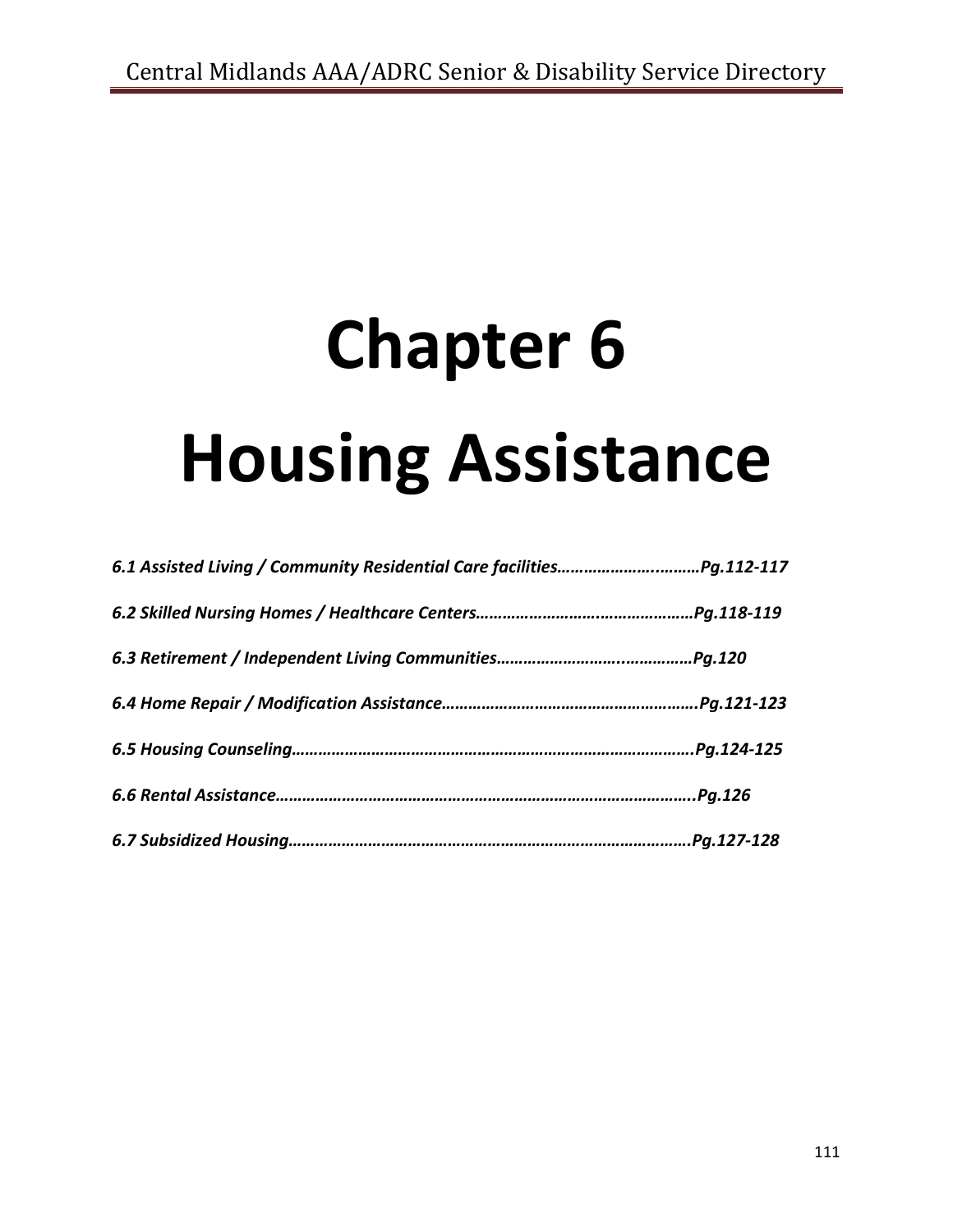# *6.1 Assisted Living / Community Residential Care Facilities*

*Assisted Living facility or Community Residential Care Facility offers room and board and provides a degree of personal assistance for two or more persons eighteen years or older. (Licensed by DHEC, SC Code 44-7-130(6). DHEC updates their licensed facility listing monthly. For a current listing, please visit [www.scdhec.gov\)](http://www.scdhec.gov/).*

*\*Accepts Optional State Supplement (OSS)*

# *Fairfield County*

#### **\*Joshuas Foundation**

388 Elbow Circle Ridgeway SC 29130 Tel: 803-337-8701

## **Agape at Harbison**

990 Colombia Avenue Irmo SC 29063 Tel: 803-749-7889

#### **Brookdale Lexington**

190 McSwain Drive West Columbia SC 29169 Tel: 803-936-0062

## **Carolina Gardens at Lexington**

5422 Augusta Road Lexington SC 29072 Tel: 803-520-5850

# **Colonial Gardens Alzheimer's Special Care Center** 3565 Sunset Blvd. West Columbia SC 29169

Tel: 803-796-2556

## **Generations of Chapin**

431 E. Boundary Street Chapin SC 29036 Tel: 803-345-1911

#### **Jenni-Lynn Assisted Living Community** 915 Hook Ave West Columbia SC 29169 Tel: 803-926-8600

# *Lexington County*

#### **\*Brook Pine Community Residential Care** 3961 Fish Hatchery Road

Gaston SC 29053 Tel: 803-955-3821

## **\*Brookwood Community Residence**

181 Brookwood Drive Batesburg SC 29006 Tel: 803-532-4440

# **Carolina Gardens at West Columbia** 2705 Leaphart Road West Columbia SC 29169 Tel: 803-939-3000

## **\*Generations of Batesburg**

111 Generations Blvd Batesburg SC 29006 Tel: 803-532-8428

## **\*Generations of Irmo**

7142 Woodrow Street Irmo SC 29063 Tel: 803-227-8991

# **Laurel Crest** 100 Joseph Walker Drive

West Columbia SC 29169 Tel: 803-796-0370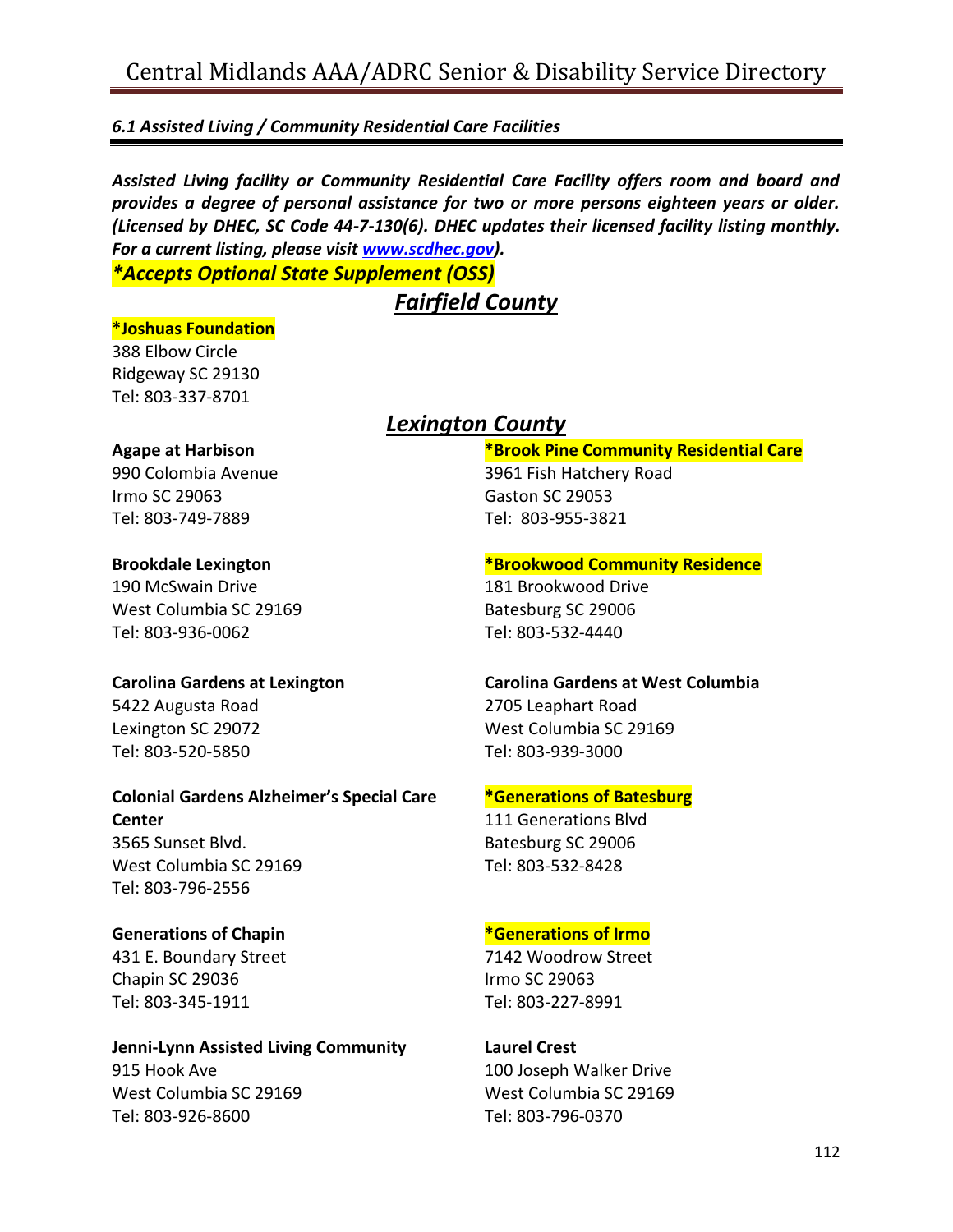#### *6.1 Assisted Living / Community Residential Care Facilities*

**Morningside of Lexington** 218 old Chapin Road Lexington SC 29072 Tel: 803-957-3600

**Presbyterian Home of South Carolina – Columbia Home (CRCF)**

700 Davega Drive Lexington SC 29073 Tel: 803-796-8700

#### **\*S & S Assistance Housing**

800 Hendrix Street Lexington SC 29072 Tel: 803-358-6573

#### **\*Southern Heritage**

1713 Charleston Hwy West Columbia SC 29169 Tel: 803-796-3113

#### **\*Twilite Manor Adult Residential Care**

2306 Forrest Street Cayce SC 29033 Tel: 803-794-7561

# *Lexington County*

**Oakleaf Village of Lexington** 800 N. Lake Drive Lexington SC 29072 Tel: 803-808-3477

**\*Rapha Residential Care Inc.**

3959 Fish Hatchery Road Gaston SC 29053 Tel: 803-755-6541

# **SC Episcopal Home at Still Hopes (CRCF)**

1 Still Hopes Drive West Columbia SC 29169 Tel: 803-796-6490

#### **Stephanie's Residential Care**

4033 Delree Street West Columbia SC 29170 Tel: 803-356-7542

#### **\*Youngblood's Assisted Living Home**

1500 Fork Avenue Irmo SC 29063 Tel: 803-740-4861

#### **Palmetto Gardens**

425 S Wheeler Avenue Prosperity SC 29127 Tel: 803-364-9113

# *Newberry County*

#### **\*Springfield Place Residential Care**

2006 Springfield Circle Newberry SC 29108 Tel: 803-405-1585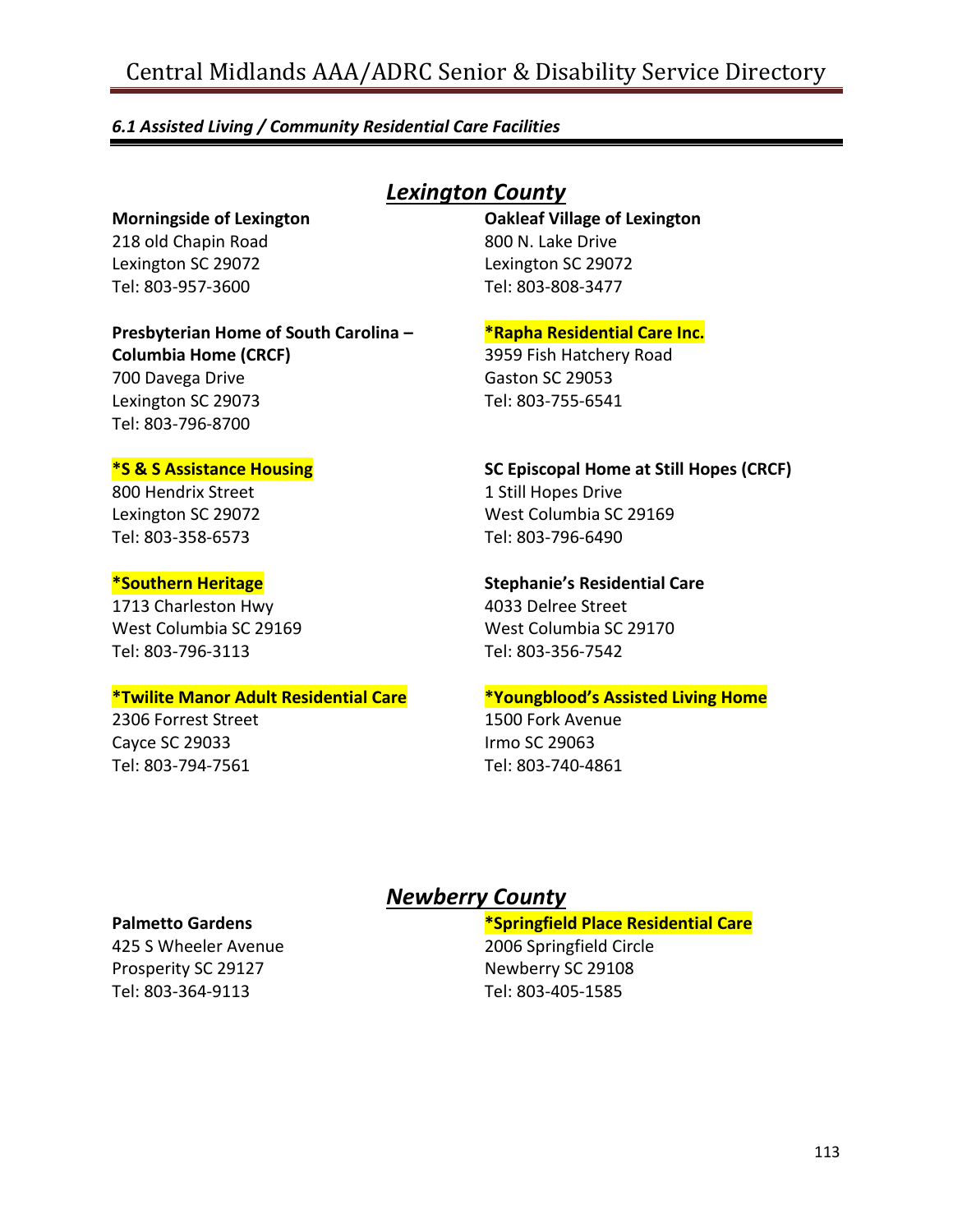#### *6.1 Assisted Living / Community Residential Care Facilities*

#### **\*Addison's Community Care Home**

4013 Percival Road Columbia SC 29229 Tel: 803-463-1697

#### **\*B & J Residential Care Facility**

528 Atterbury Drive Columbia SC 29203 Tel: 803-786-0011

#### **\*Builders Care Home**

731 Sims Avenue Columbia SC 29205 Tel: 803-376-8991

#### **Carolina Gardens at Kathwood**

4520 Trenholm Road Columbia SC 29206 Tel: 803-787-1234

#### **\*Causal Community Care Home**

112 Goodrich Street Columbia SC 29223 Tel: 803-788-2721

#### **\*Country Comfort Community Home**

204 Joe Apree Circle Blythewood SC 29016 Tel: 803-776-3873

#### **Crossing at Columbia**

2300 Clemson Road Columbia SC 29229 Tel: 803-223-9560

#### **\*Dowdy's Community Care Home #2**

4609 Arlington Street Columbia SC 29203 Tel: 803-786-2105

# *Richland County*

**Atria Forest Lake** 4405 Forest Drive Columbia SC 29206 Tel: 803-790-9800

#### **Brookdale Columbia**

251 Springtree Drive Columbia SC 29223 Tel: 803-741-2600

#### **Carolina Gardens at Conway**

2320 Hwy 378 Columbia SC 29206 Tel: 843-397-2273

#### **\*Carson's Community Care**

10219 Farrow Road Blythewood SC 29016 Tel: 803-788-2721

#### **\*CLS Care Home**

1024 Tucker Town Road Suite 1024A Gadsden SC 29052 Tel: 803-353-2151

#### **\*Countrywood Assisted Living**

1645 Ridge Road Hopkins SC 29061 Tel: 803-776-3873

#### **\*Davis Community Care Home**

2306 Heyward Brockington Road Columbia SC 29203 Tel: 803-754-5677

#### **\*Eugenia's Residential Care Facility**

2232 Heyward Brockington Road Columbia SC 29203 Tel: 803-786-1047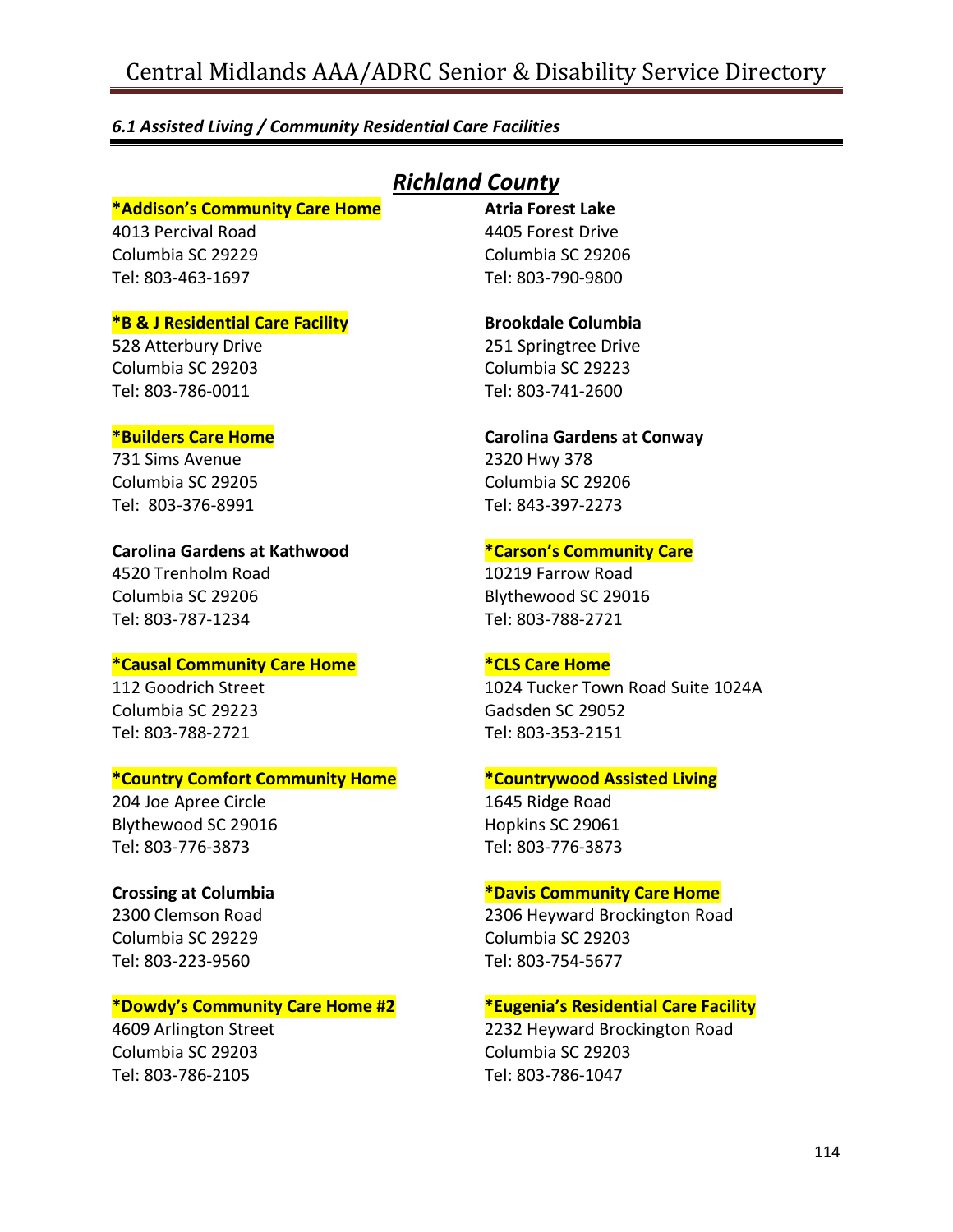#### *6.1 Assisted Living / Community Residential Care Facilities*

#### **\*Flanagan Community Care Home**

665 Sharpe Road Columbia SC 29203 Tel: 803-754-2136

# **Harborchase of Columbia**

120 Fairforest Road Columbia SC 29212 Tel: 803-781-2000

#### **Heritage at Lowman Residential Care** 2101 Dutch Fork Road

Chapin SC 29036 Tel: 803-732-8800

## **Ida Lane II (CRCF)**

124 Ida Lane Columbia SC 29203 Tel: 803-785-7543

#### **\*Joanne's Community Care Home II**

756 Farrowood Drive Columbia SC 29223 Tel: 803-736-3094

#### **\*Kensington I**

100 Kensington Road Columbia SC 29203 Tel: 843-623-9016

#### **\*Kiva Lodge**

200 Claude Bundrick Road Blythewood SC 29016 Tel: 803-776-1742

#### **\*Mary's Residential Care Facility**

10425 Wilson Blvd Blythewood SC 29203 Tel: 803-708-1739

# *Richland County*

#### **\*Harbison Hall**

534 Wil Stel Road Columbia SC 29210 Tel: 803-731-2000

# **Haven in the Summit** 3 Summit Terrace

Columbia SC 29229 Tel: 803-788-4633

#### **IDA Lane I (CRCF)**

120 Ida Lane Columbia SC 29203 Tel: 803-786-7522

## **\*Joanne's Community Care Home #1**

5048 Percival Road Elgin SC 29045 Tel: 803-736-3890

#### **\*Joy Community Care Home**

6800 Doby Drive Columbia SC 29203 Tel: 803-754-3157

#### **\*Kensington II Group Home**

120 Kensington Road Columbia SC 29203 Tel: 843-623-9016

#### **\*Lemonade House**

1018 Crystal Clear Lane Hopkins SC 29061 Tel: 803-766-1742

#### **\*Mary's Residential Care #2**

633 Sharpe Road Columbia SC 29203 Tel: 803-556-9813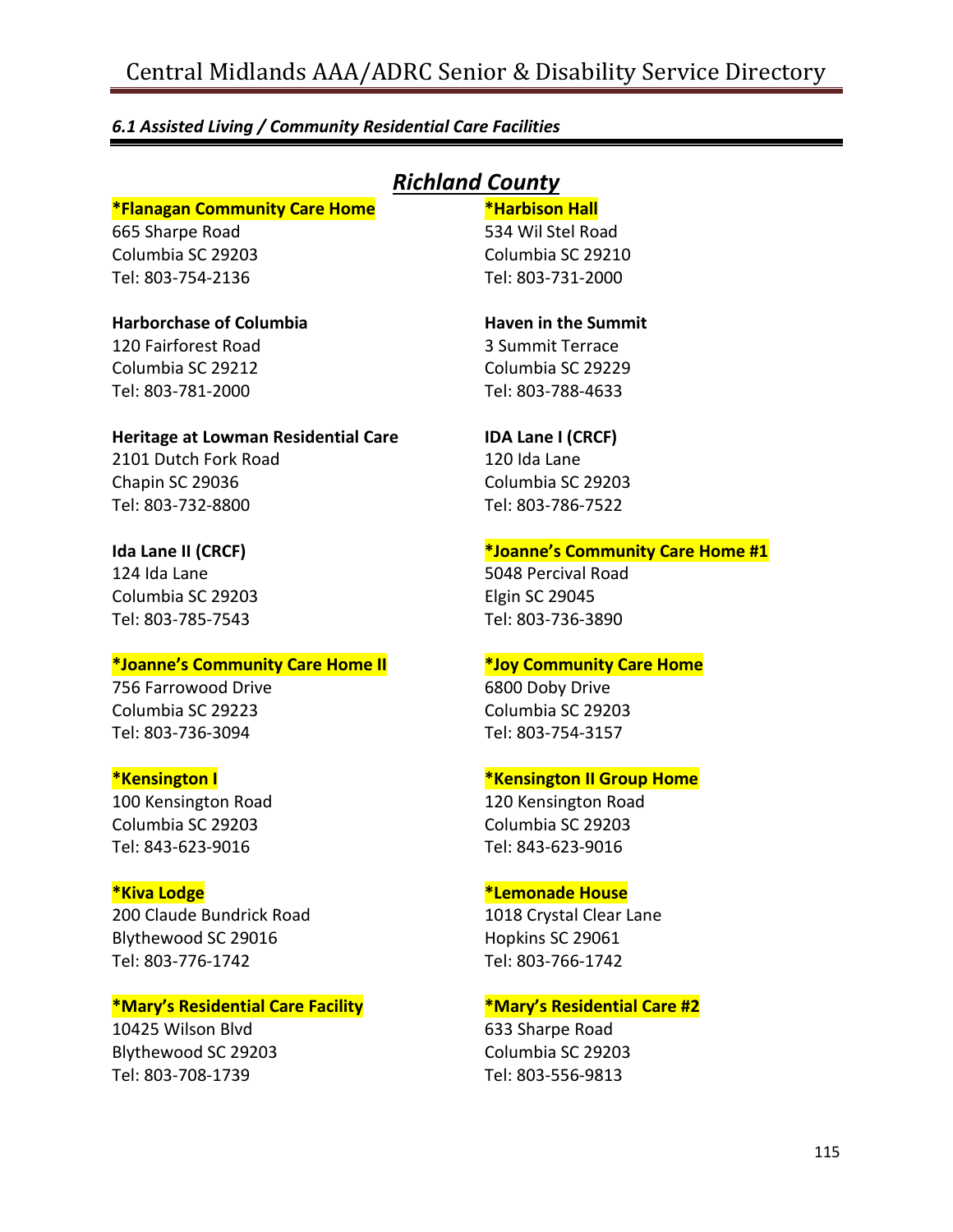#### *6.1 Assisted Living / Community Residential Care Facilities*

#### **\*Miles Residential Care**

490 Koon Store Road Blythewood SC 29203 Tel: 803-754-4039

# **MIRCI Group Home II**

611 Beckman Drive Columbia SC 29203 Tel: 803-754-8894

#### **\*Oliver's Care Home**

1200 Lawhorn Road Blythewood SC 29016 Tel: 803-754-3585

#### **\*Passionate Care Community Center**

2206 Hertford Drive Columbia SC 29210 Tel: 803-834-4544

#### **\*Pondview Residential Care Home #1**

5342 Hardscrabble Road Blythewood SC 29016 Tel: 803-735-0420

#### **\*Reese's Community Care Home #1**

1203 E. Muller Avenue Columbia SC 29203 Tel: 803-786-1843

#### **\*Robin's Residential Care Facility**

1216 Hyatt Avenue Columbia SC 29203 Tel: 803-699-5361

#### **\*Rouse Community Care Home #1**

102 Ballenton Road Columbia SC 29203 Tel: 803-788-1753

# *Richland County*

**MIRCI Group Home I** 581 Beckman Drive Columbia SC 29203 Tel: 803-754-4221

**North Pines Community Residence** 313 N. Pines Road Blythewood SC 29016 Tel: 803-754-6213

# **Palmettos of Parklane**

7811 Parklane Road Columbia SC 29223 Tel: 803-741-7233

#### **\*Piedmont Pathways Community Residential Care Facility**

5640 Lower Richland Blvd Hopkins SC 29061

#### **\*Pondview Residential Care Home #2**

5338 Hardscrabble Road Blythewood SC 29016 Tel: 803-735-0420

#### **\*Reese's Community Care Home #2**

717 Cindy Drive Columbia SC 29203 Tel: 803-754-9798

#### **\*Rockhaven Community Care Home**

524 Rockhaven Drive Columbia, SC 29203 Tel: 803-699-5361

#### **\*Rouse Community Care Home #2**

8809 Wilson Blvd. Columbia SC 29203 Tel: 803-786-9357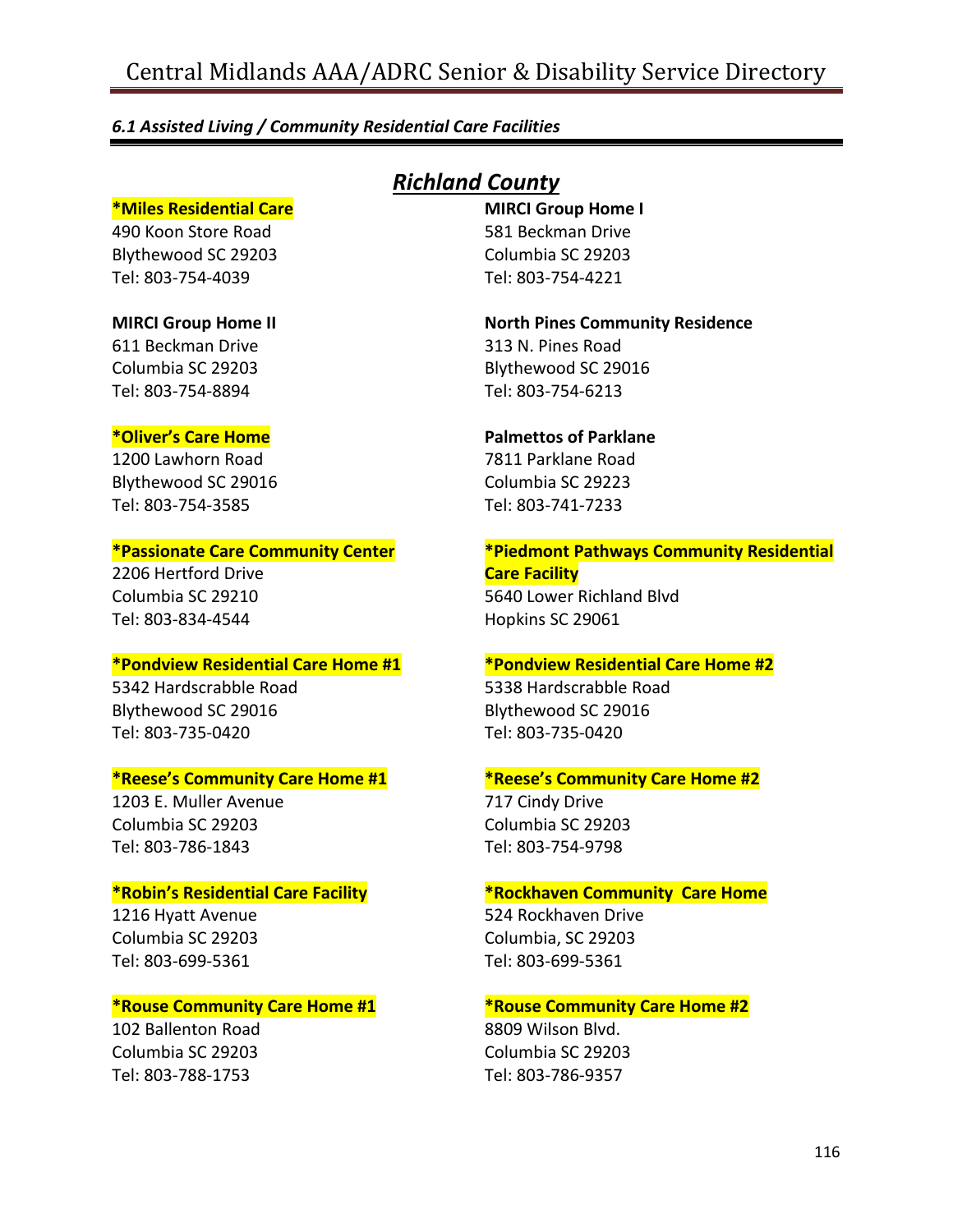#### *6.1 Assisted Living / Community Residential Care Facilities*

# *Richland County*

#### **\*Rouse Community Care Home #3**

9316 Wilson Blvd Columbia SC 29203 Tel: 803-754-5720

651 Polo Road Columbia SC 29223 Tel: 803-788-9555

#### **Sterling House of Harbison**

51 Woodcross Drive Columbia SC 29212 Tel: 803-732-0300

#### **\*Turning Point CRCF**

820 Toms Creek Road Hopkins SC 29061 Tel: 803-647-1152

## **\*Walters Residential Care**

**Summers Landing Polo Road**

821 Duke Avenue Columbia SC 29203 Tel: 803-252-8919

#### **\*Whitaker Community Care Home**

79 Sal Sue Court Columbia SC 29204 Tel: 803-786-8561

#### **\*Williams Community Care Home**

7705 Richard Street Columbia SC 29209 Tel: 803-783-1223

## **\*Westside Residential Care**

4112 Hartford Street Columbia SC 29204 Tel: 803-786-7411

**Wildewood Downs Assisted Living Community** 731 Polo Road Columbia SC 29223 Tel: 803-788-5115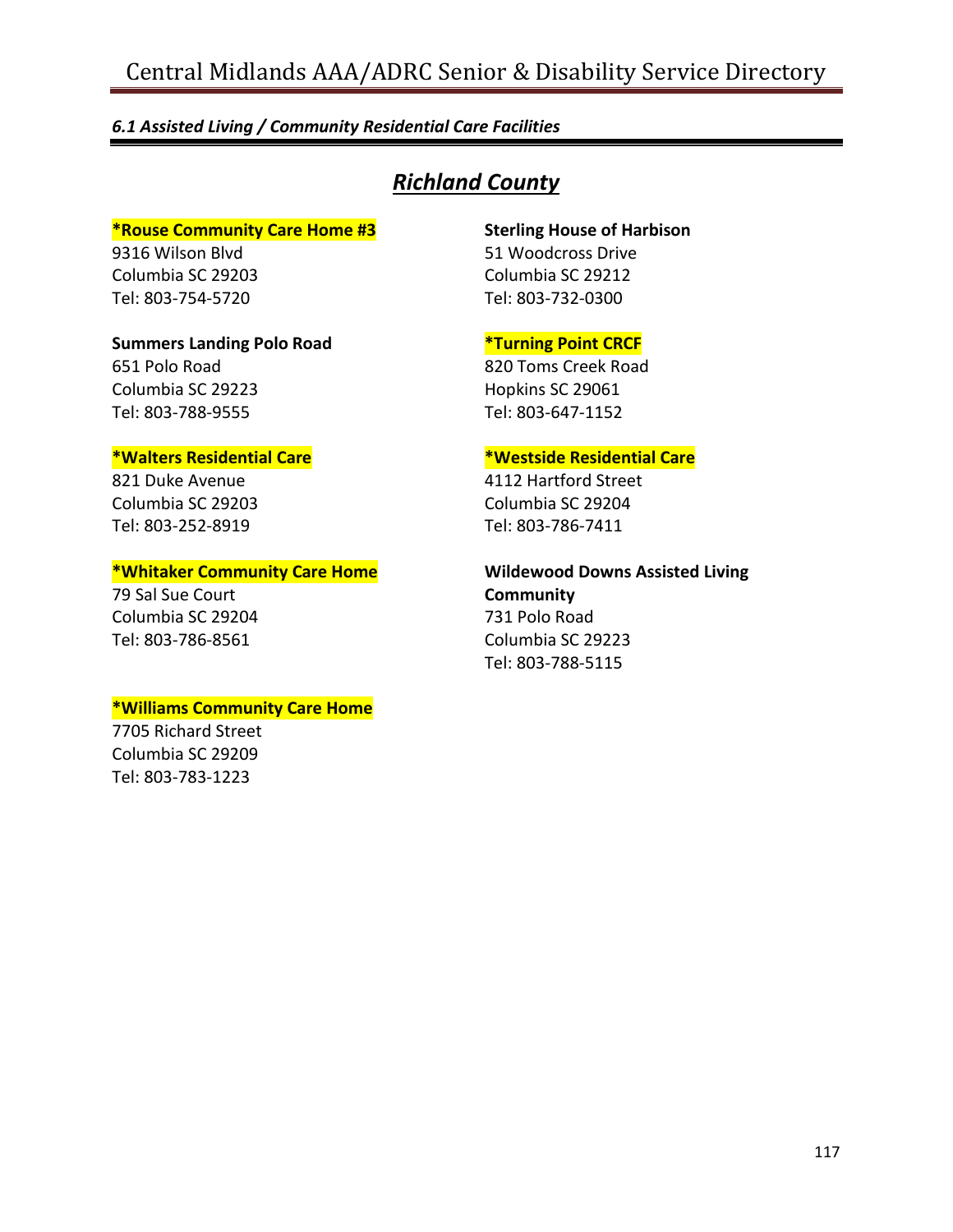# *6.2 Skilled Nursing Homes / Healthcare Centers*

# **Fairfield County**

**Fairfield Healthcare Center** 117 Bellfield Road Ridgeway SC 29130 Tel: 803-337-2257

**Pruitt Health - Ridgeway** 213 Tanglewood Court Ridgeway SC 29130 Tel: 803-337-3211

# **Newberry County**

**JF Hawkins Nursing Home Inc.** 1330 Kinard Street Newberry SC 29108 Tel: 803-276-2601

**White Oak Manor – Newberry** 2555 Kinard Street Newberry SC 29108 Tel: 803-276-6060

# **Lexington County**

**Brian Center of Nursing Care – St. Andrews** 3514 Sidney Road Columbia SC 29210 Tel: 803-798-9715

## **Heritage at Lowman Rehabilitation and Healthcare** 201 Fortress Drive Chapin SC 29036

Tel: 803-732-3000

## **Millennium Post-Acute Rehabilitation** 2416 Sunset Blvd West Columbia SC 29169 Tel: 803-796-8024

**NHC Healthcare Lexington** 2993 Sunset Blvd West Columbia SC 29169 Tel: 803-939-0026

# **OPUS Post-Acute Rehabilitation** 300 Agape Drive West Columbia SC 29169 Tel: 803-739-5282

**Laurel Crest Retirement Center** 100 Joseph Walker Drive West Columbia SC 29169 Tel: 803-796-0370 **Lexington Medical Center Extended Care** 815 Old Cherokee Road Lexington SC 29072 Tel: 803-359-5181

# **Presbyterian Home of South Carolina** 700 Davega Drive Lexington SC 29073

Tel: 803-796-8700

# **South Carolina Episcopal Home at Still Hope**

1 Still Hopes Drive West Columbia SC 29169 Tel: 803-796-6490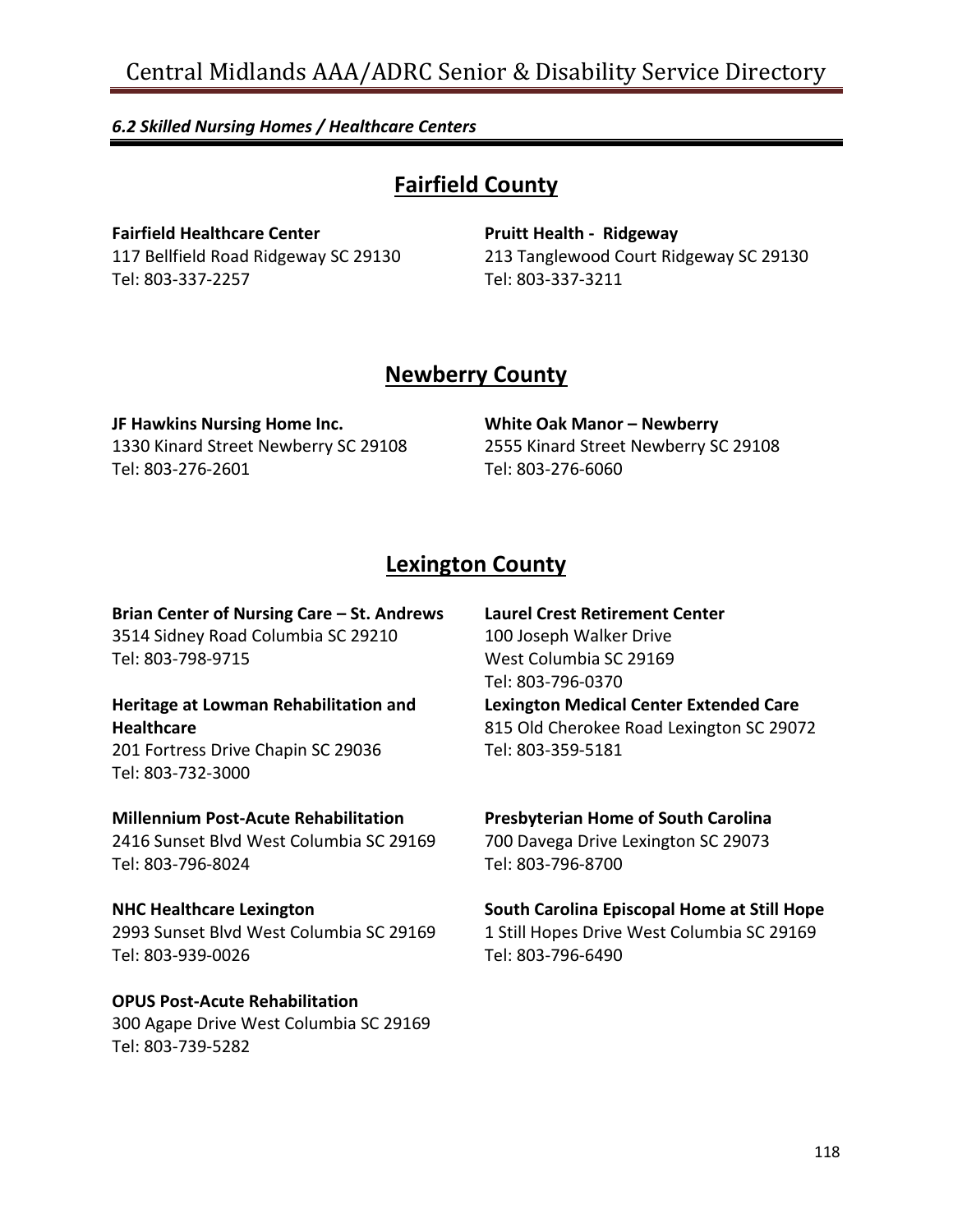#### *6.2 Skilled Nursing Homes / Healthcare Centers*

# **Richland County**

**CM Tucker JR Nursing Care Center Fewell and Stone Pavilions** 2200 Harden Street Columbia SC 29203 Tel: 803-737-5399

**CM Tucker JR Nursing Care Center Roddey Pavilion** 2200 Harden Street Columbia SC 29203 Tel: 803-737-5301

**Life Care Center of Columbia** 2514 Faraway Drive Columbia SC 29223 Tel: 803-865-1999

**Midlands Health & Rehabilitation Center** 1007 N Kings Street Columbia SC 29223 Tel: 803-699-4111

**NHC Healthcare Parklane** 7601 Parklane Road Columbia SC 29223 Tel: 803-741-9090

**Palmetto Health Baptist Subacute Rehabilitation Center**

1330 Taylor Street Columbia SC 29220 Tel: 803-296-5010

**Countrywood Nursing Center** 1645 Ridge Road Hopkins SC 29061 Tel: 803-776-3873

**Heartland of Columbia Rehabilitation and Nursing Center** 2601 Forest Drive Columbia SC 29204 Tel: 803-256-4983

**Pruitt Health – Blythewood** 1075 Heather Green Drive Columbia SC 29229 Tel: 803-382-2300 **Pruitt Health – Columbia** 2451 Forest Drive Columbia SC 29204 Tel: 803-254-5960

**Rice Estate Rehabilitation and Healthcare** 100 Finley Road Columbia SC 29203 Tel: 803-691-5720

**Wildewood Downs Nursing and Rehabilitation Center** 731 Polo Road Columbia SC 29223 Tel: 803-788-5115

**White Oak Manor – Columbia** 3001 Beechaven Road Columbia SC 29204 Tel: 803-782-4363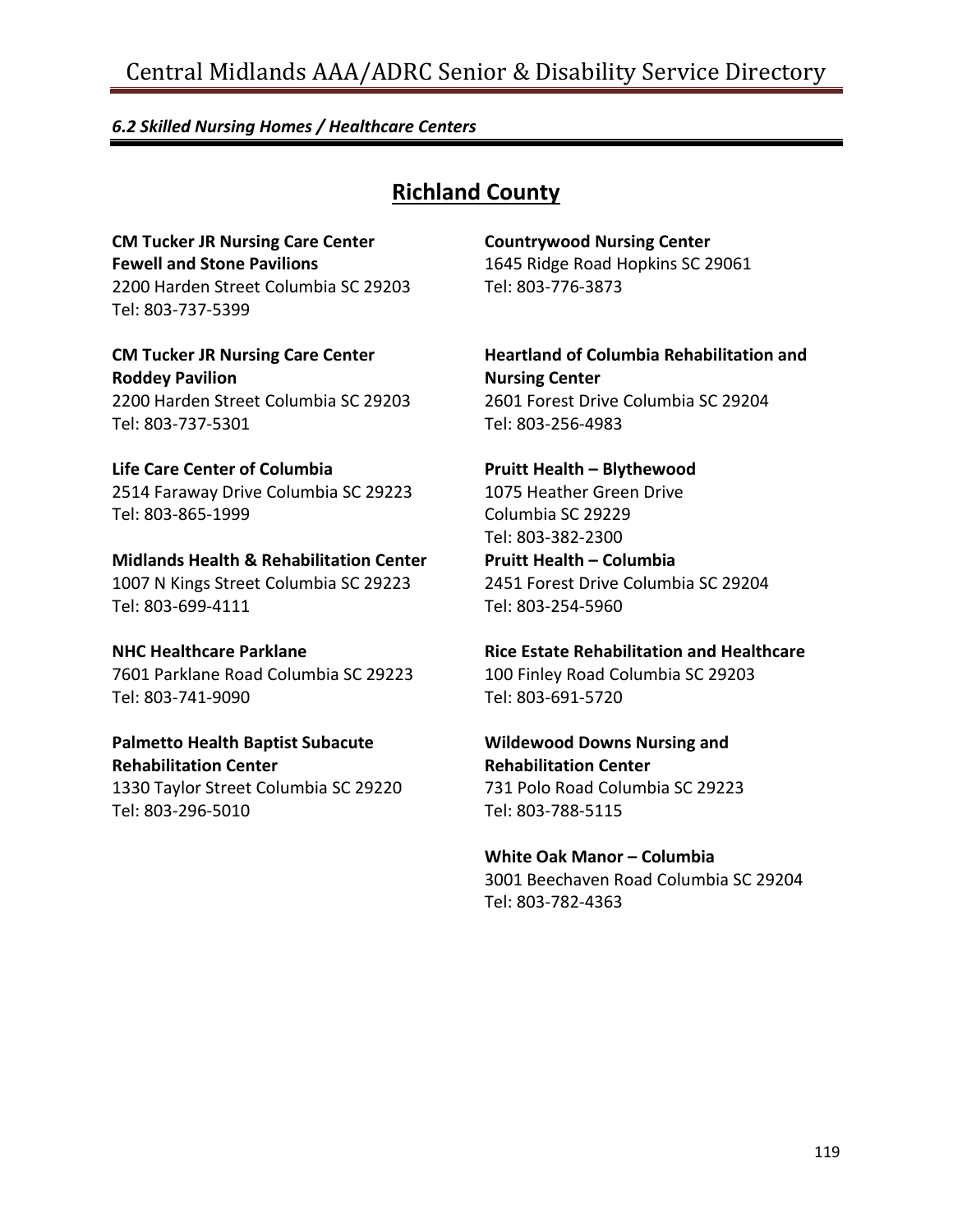## *6.3 Retirement / Independent Living Communities*

**Carolina Apartments** 3201 Meadowlark Drive Columbia SC 29169 Tel: 803-754-6200 Toll Free: 1-866-891-6029 Email: [carolinaapartments@sc.rr.com](mailto:carolinaapartments@sc.rr.com)

**Deepwood Estates** 203 Old Chapin Road Lexington SC 29072 Tel: 803-358-8529 Website: [www.holidaytouch.com](http://www.holidaytouch.com/)

**Forest Pines** 1720 Devonshire Drive Columbia SC 29204 Tel: 803-252-3444 Toll Free: 1-866-596-0438 Website: [www.holidaytouch.com](http://www.holidaytouch.com/)

**Regency Woods** 2061 Smith Road Newberry SC 29108 Tel: 803-321-9708

**The Village at Southlake** 123 Gibson Road Lexington SC 29072 Tel: 803-356-1158 Website: [www.southlakevillage.net](http://www.southlakevillage.net/)

**Christopher Towers**

1805 Devine Street Columbia SC 29201 Tel: 803-799-5876 Toll Free: 1-866-625-1262 Email: [christophertower@bellsouth.net](mailto:christophertower@bellsouth.net)

**Finlay House** 2100 Blossom Street Columbia SC 29205 Tel: 803-799-6524 Email: [info@finlayhouse.com](mailto:info@finlayhouse.com) Website: [www.finlayhouse.com](http://www.finlayhouse.com/)

**Jenni-Lynn – Rainbow Row** 915 Hook Avenue West Columbia SC 29169 Tel: 803-926-8600 Toll Free: 1-866-596-0438

**Scarlett Oaks** 200 Old Chapin Road Lexington SC 29072 Tel: 803-951-7396 Website: [www.boydmanagement.com](http://www.boydmanagement.com/)

**The Waterford at Columbia** 9370 Windsor Lake Blvd. Columbia SC 29223 Tel: 803-699-1121 Website: [www.waterfordatcolumbia.com](http://www.waterfordatcolumbia.com/)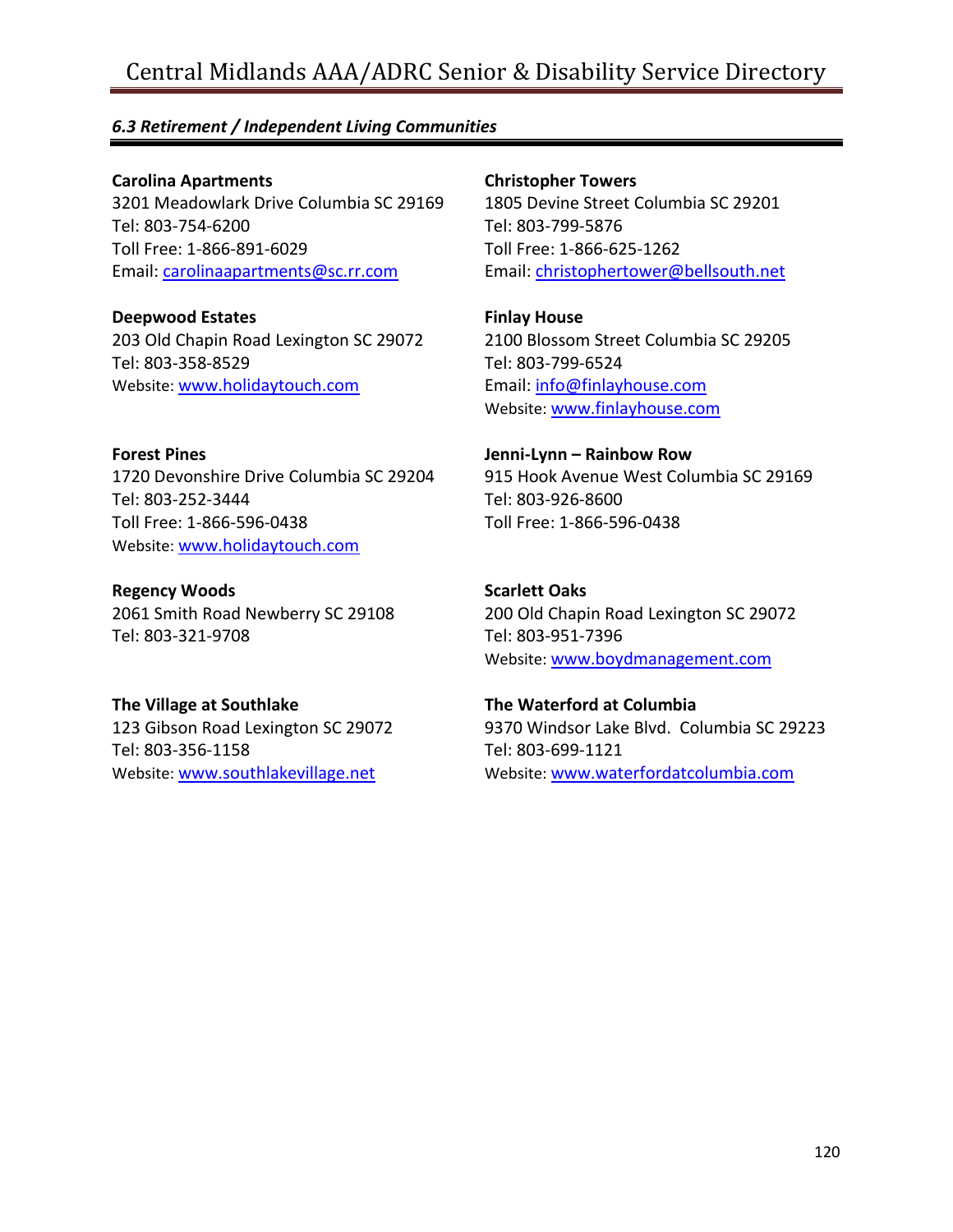# *6.4 Home Repair / Modification Assistance*

## **Home Works of America, Inc.**

3823 W. Beltline Blvd Columbia SC 29204 Tel: 803-781-4536 [www.homeworksofamerica.org](http://www.homeworksofamerica.org/)

Home Works is a 501(c) (3) nonprofit founded in 1996. Our Mission is to show God's love by repairing homes of homeowners in need, assisting youth in their development, and empowering communities to meet the needs of their members.

## **Jim Dandy to the Rescue, LLC**

Tel: 803-318-7957 Email: [claystew@earthlink.net](mailto:claystew@earthlink.net) [www.jimdandytotherescue.com](http://www.jimdandytotherescue.com/) Offering a full line of repairperson services, there is no job too small. Serving Lexington and Richland counties.

## **R-Q Builders**

Tel: 803-719-7823 Email: [ruben@rqbuilders.com](mailto:ruben@rqbuilders.com) [www.rqbuilders.com](http://www.rqbuilders.com/) Specializes in custom design and building, remodeling, additions, disability home modifications. Flood recovery

## **SC USDA Rural Development State Office (Single Family Housing Repair loans & Grants) State Office**

1835 Assembly Street Columbia SC 29201 Tel: 803-765-5163 Toll Free: 1-800-670-6553 State Director: Vernita Dore Tel: 803-765-5163 [www.rd.usda.gov](http://www.rd.usda.gov/)

# **Fairfield / Newberry Counties**

Area Office: Chester Service Center 744 Wilson Street Chester SC 29706 Tel: 803-581-1906 Area Specialist: Tim Ellis Tel: 803-581-1906 ext. 113 **Lexington County** Area Office: Aiken Service Center 1555 Richland Avenue E Aiken SC 29801 Tel: 803-649-4221 Area Specialist: Patti Walker Tel: 803-649-4221 ext.105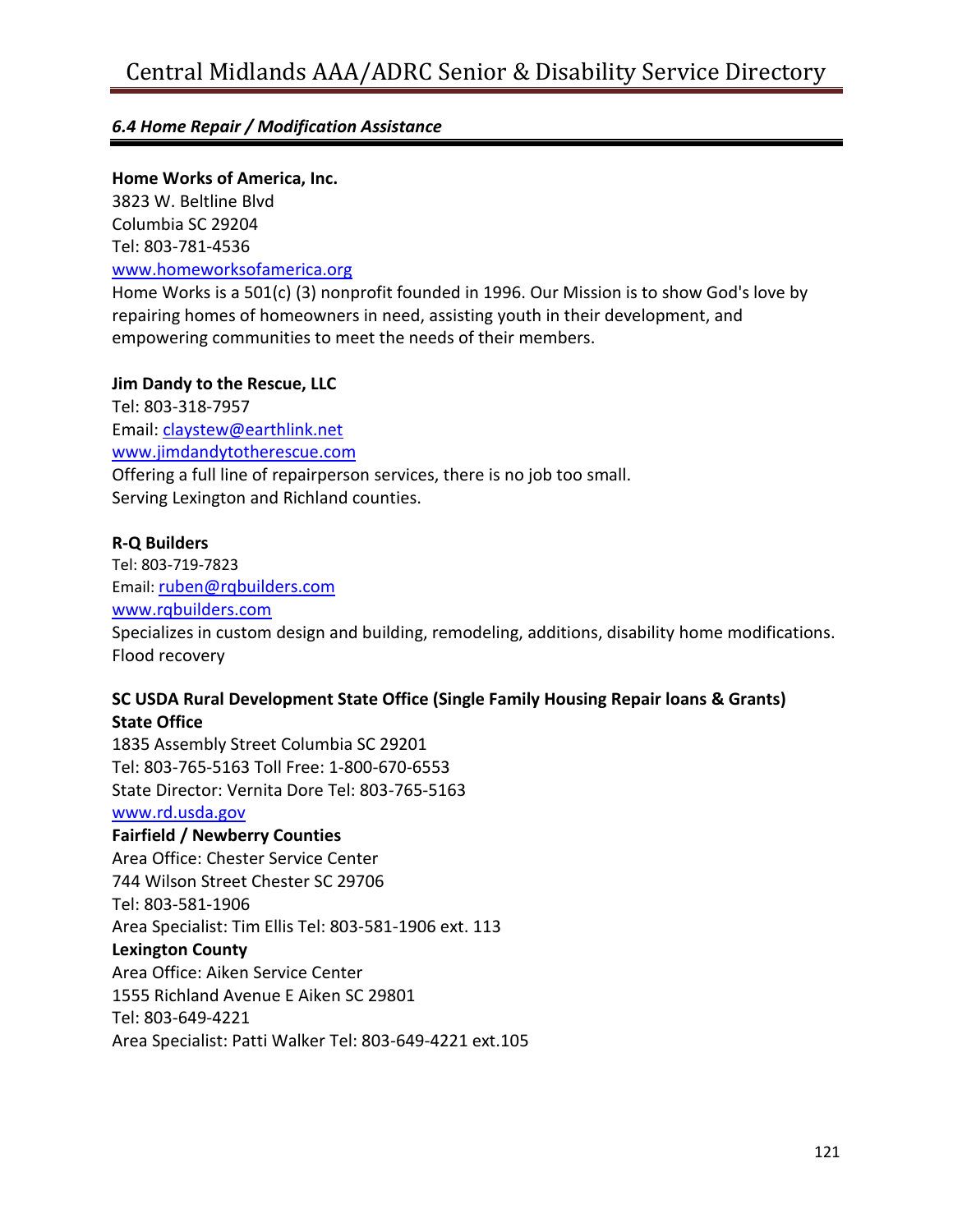# *6.4 Home Repair / Modification Assistance*

**SC USDA Rural Development State Office (Single Family Housing Repair loans & Grants) Richland County** Area Office: Orangeburg Service Center

1550 Henley Street Orangeburg SC 29115 Tel: 803-534-2409 Area Specialist: Judy Capehart Tel: 803-534-2409 ext. 123

## **Non-Profit Emergency Repairs / \* Owner Occupied Rehabilitation**

**\*Calvary Life Inspirations CDC** Tel: 864-642-2034 – Mary Jackson Serving Newberry County

## **\*Carolina Communities Foundation**

Tel: 803-450-7806 – Catherine Geter Serving Richland County

# **\*Community Assistance Mentoring Programs**

Tel: 803-622-4777 – Joe Jackson Serving Fairfield and Richland Counties

## **\*Community Development & Improvement Corp. {C.D.I.C}**

Tel: 803-917-7978 – Chanosha Lawton Serving Lexington and Richland counties

# **Greater Works Foundation**

Tel: 803-730-9840 – Tina Thomas Serving Fairfield and Richland counties **HBA CDC**

Tel: 803-397-0792 – Alice Hill Serving Lexington, Newberry and Richland counties

**Home Works of America** Tel: 803-781-4536 – Jim Powell Serving Lexington and Richland counties

**\*New America Corporation** Tel: 803-534-0035 – Adophus Johnson Serving Lexington and Richland Counties

**\*Camden First CDC** Tel: 803-432-3101 – Ebonie Gripper

Serving Fairfield and Richland Counties

**Central South Carolina Habitat for Humanity** Tel: 803-252-3570 – Brittani Richards

Serving Fairfield, Lexington, and Richland Counties

**\*Community Assistance Provider** Tel: 803-771-0050 – Veronica Rodriguez

Serving Fairfield, Newberry, Lexington and Richland counties.

## **\*Community Organization for Rights & Empowerment {C.O.R.E.}**

Tel: 803-496-3287 – Virginia Townsend Serving Lexington and Richland counties **\*Hands and Faith CDC** Tel: 803-728-7153 – Matthew Green Serving Richland county **Holistic Resources Crisis Int'l Outreach** Tel: 803-790-8833- Willie Crum, Jr. Serving Fairfield, Lexington, and Richland counties **Jeffrey Hunter Ministries** Tel: 803-397-2363 Serving Fairfield, Lexington and Richland counties

**\*New Covenant Community Center** 803-221-4863 – Jacob Harrison, Sr. Serving Lexington county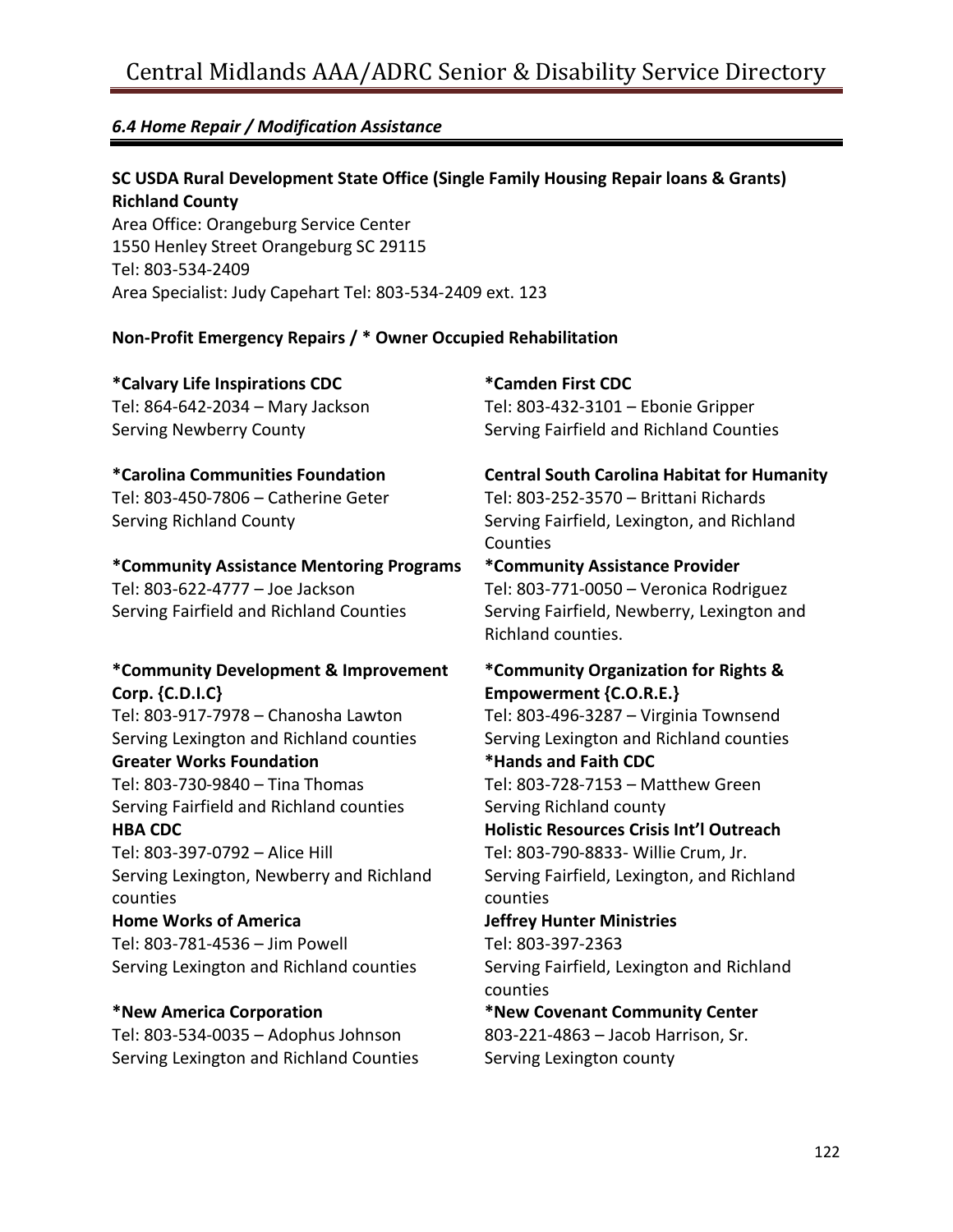# *6.4 Home Repair / Modification Assistance*

# **Non-Profit Emergency Repairs/ \* Owner Occupied Rehabilitation**

#### **Palmetto United CDC**

Tel: 803-424-5334 – Jimmie Nichelson, Sr. Serving Fairfield, Lexington and Richland **Counties** 

#### **Rural Initiatives Foundation**

Tel: 803-300-2861 – Kenneth Myers, Sr. Serving Fairfield, Newberry, Lexington and Richland counties

#### **SC Home Rehabilitation Services**

Tel: 803-605-7501 – James Bowers Serving Fairfield, Lexington and Richland counties

# **\*Palmland CDF**

Tel: 803-764-6363 – John Thomas Serving Richland county

## **\*Santee – Lynches Affordable Housing & CDC**

Tel: 803-436-0020 – Andelyn Rodriguez Serving Lexington and Richland counties

## **\*SC Uplift Community Outreach**

Tel: 803-691-4742- Kevin Wimberly Serving Fairfield, Lexington and Richland counties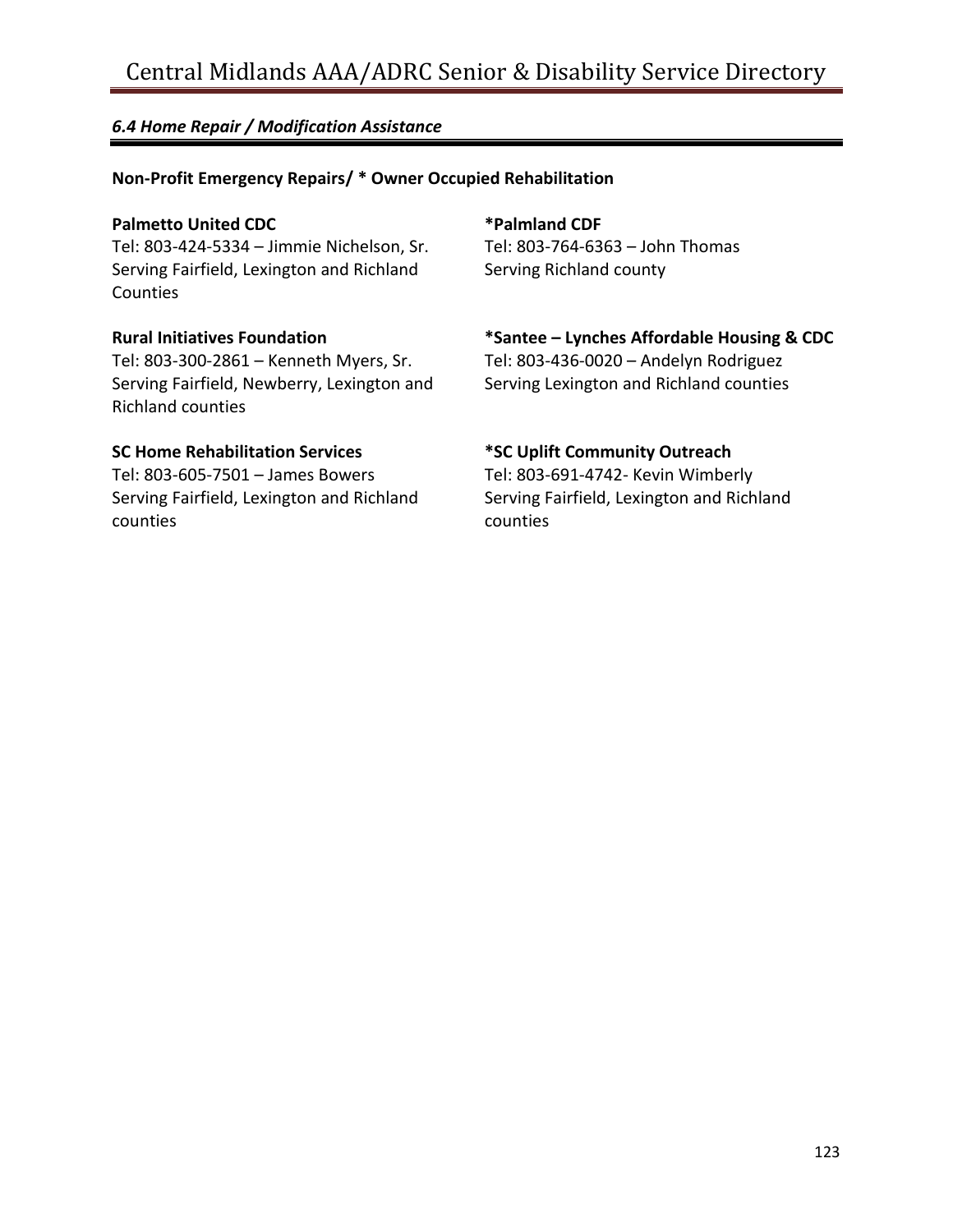## *6.5 Housing Counseling*

# **Fairfield County**

**Fairfield County Housing Authority** Tel: 803-898-1847

## **Lexington County**

#### **Benefit Bank at the SC Office of Rural Health**

Tel: 1-800-726-8774 Connects low-to-moderate income families to work supports, tax credits, public benefits, and student financial aid.

**Lexington County Housing Authority** Tel: 803-896-8663

**Samaritan's Well** Tel: 803-785-4357 Transitional Housing for Women and Children

**Sistercare** Tel: 803-765-9428 or Toll Free 1-800-637-7606 Shelters, Support groups, Community Education

# **Newberry County**

**Housing Authority** Tel: 803-276-1049

## **Richland County**

#### **Alston Wilkes Society**

Tel: 803-799-2490 Case management, needs assessment, counseling, employments training/placement, housing assistance and referrals to other community resources.

**Columbia Housing Authority** Tel: 803-254-3886

**Community Relations Council** Tel: 803-733-1130 Assistance with housing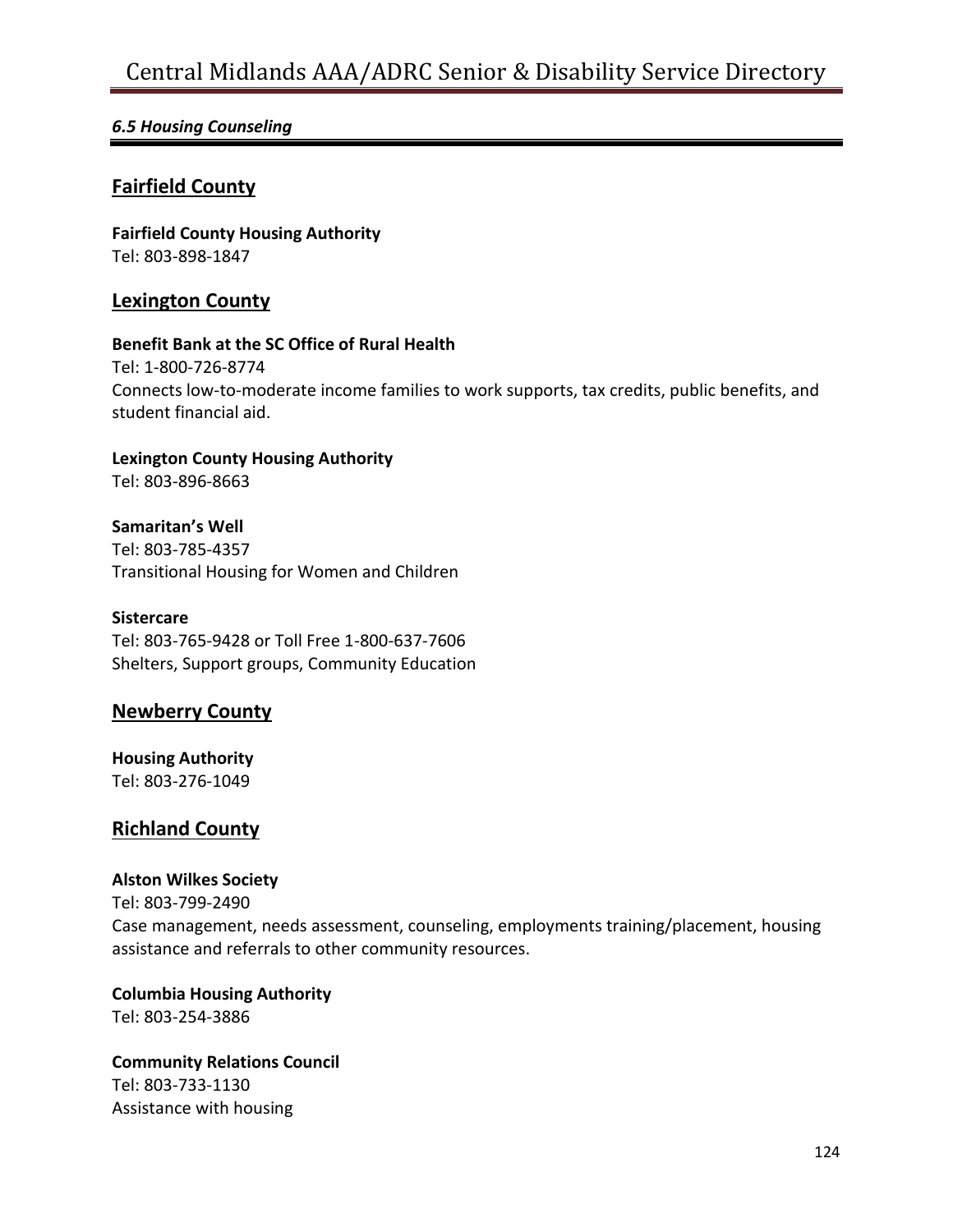# *6.5 Housing Counseling*

# **Richland County**

**Family Shelter** Tel: 803-771-7040

**Family Service Center** Tel: 803-733-5450 Identifies local social service resources

**Oliver Gospel Mission** Tel: 803-254-6470 Homeless Shelters for Men Only

**St. Lawrence Place** Tel: 803-256-3999 Transitional housing and support services to homeless families

#### **Women's Shelter**

Tel: 803-779-4706 Services for women in crisis with employment help, legal issues and educational goals

#### **Community Resources**

**Community Assistance Provider (CAP) Housing Counseling** 2800 North Main Street Columbia SC 29201 Tel: 803-771-0505 Email: [communityassist@bellsouth.net](mailto:communityassist@bellsouth.net) Website: [www.communityassistanceprovider.com](http://www.communityassistanceprovider.com/) Get individuals and families ready to purchase a home and prepares them for responsibilities of home ownership.

**SCHELP (SC Homeownership and Employment Lending Program)** Tel: 803-896-9468 Toll Free: 1-855-435-7472 Website: [www.scmortagehelp.com](http://www.scmortagehelp.com/) Four ways SC HELP may help you: Monthly Payment Assistance, Direct Loan Assistance, Transition Assistance, and Modification/Recast Assistance.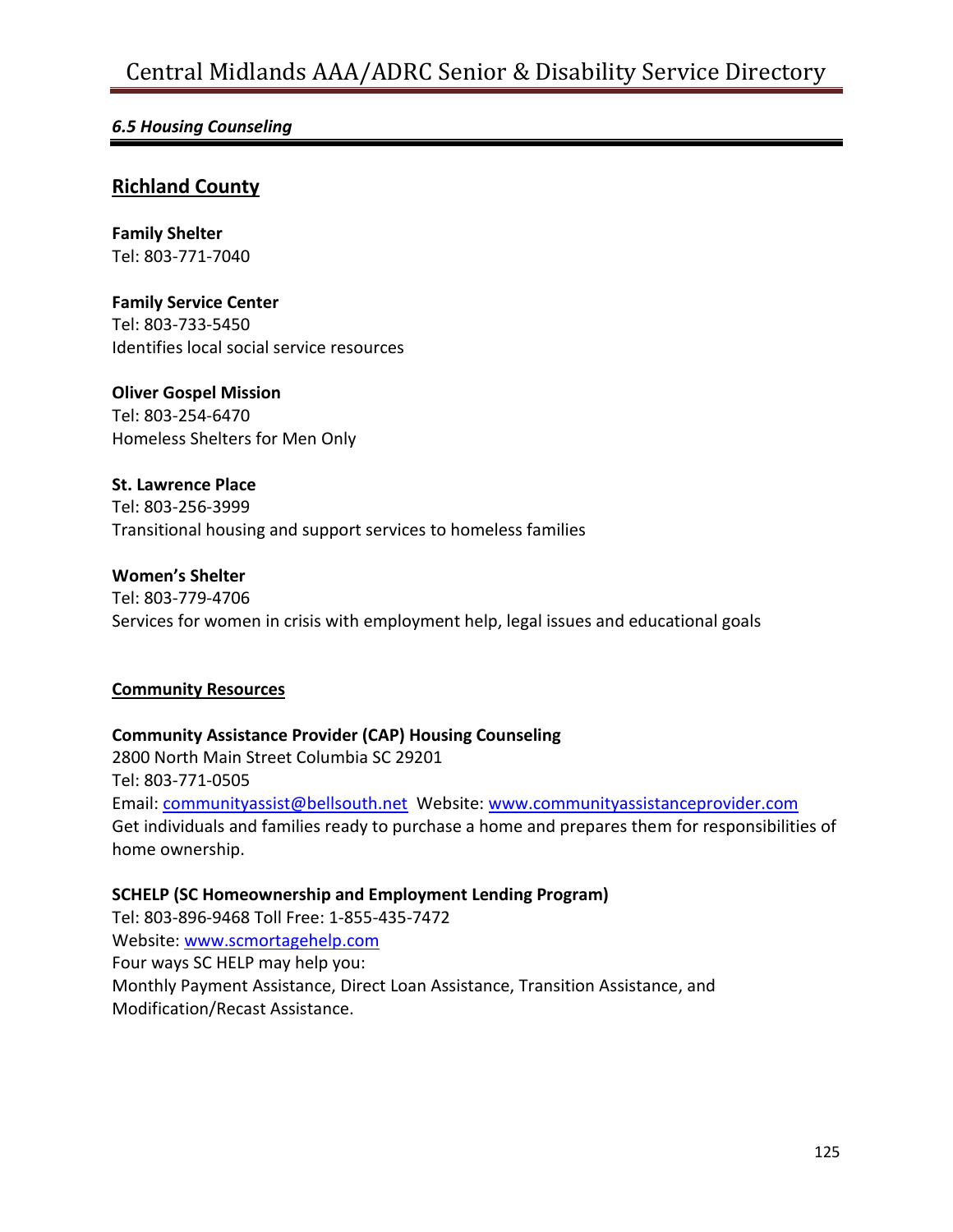## *6.6 Rental Assistance*

#### **Aiken/Barnwell/ Lexington Community Action Commission Inc**.

650 Knox Abbott Drive Cayce SC 29033 Tel: 803-794-6778

**Carolina Community Action Inc.** 402 S. Congress Street Winnsboro SC 29108 Tel: 803-635-3606 Website: [www.carolinacommunityactions.org](http://www.carolinacommunityactions.org/)

**God's helping Hands**

919 Holland Avenue Cayce SC 29033 Tel: 803-791-4167

#### **Killingsworth**

1831 Pendleton Street Columbia SC 29201 Tel: 803-771-6359 Website: [www.killingsworth.org](http://www.killingsworth.org/)

#### **Oliver Gospel Mission**

1100 Taylor Street Columbia SC 29201 Tel: 803-254-6470 Ext.1007 Email: [ogm@olivergm.com](mailto:ogm@olivergm.com) Website:[www.olivergospelmission.org](http://www.olivergospelmission.org/)

#### **Palmetto AIDS Life Support Services**

2638 Two Notch Road Suite 108 Columbia SC 29204 Tel: 803-779-7257 Website: [www.palss.org](http://www.palss.org/)

#### **SC Housing Choice Voucher Program**

300-C Outlook Pointe Blvd Columbia SC 29210 Tel: 803-896-8888 Website: [www.schousing.com](http://www.schousing.com/)

#### **Wateree Community Action Inc.**

2712 Middleburg Drive Columbia SC 29204 Tel: 803-807-9811

2430 Atlas Road Columbia SC 29204 803-783-4500

3220 Two Notch Road Columbia SC 29204 Tel: 803-786-4250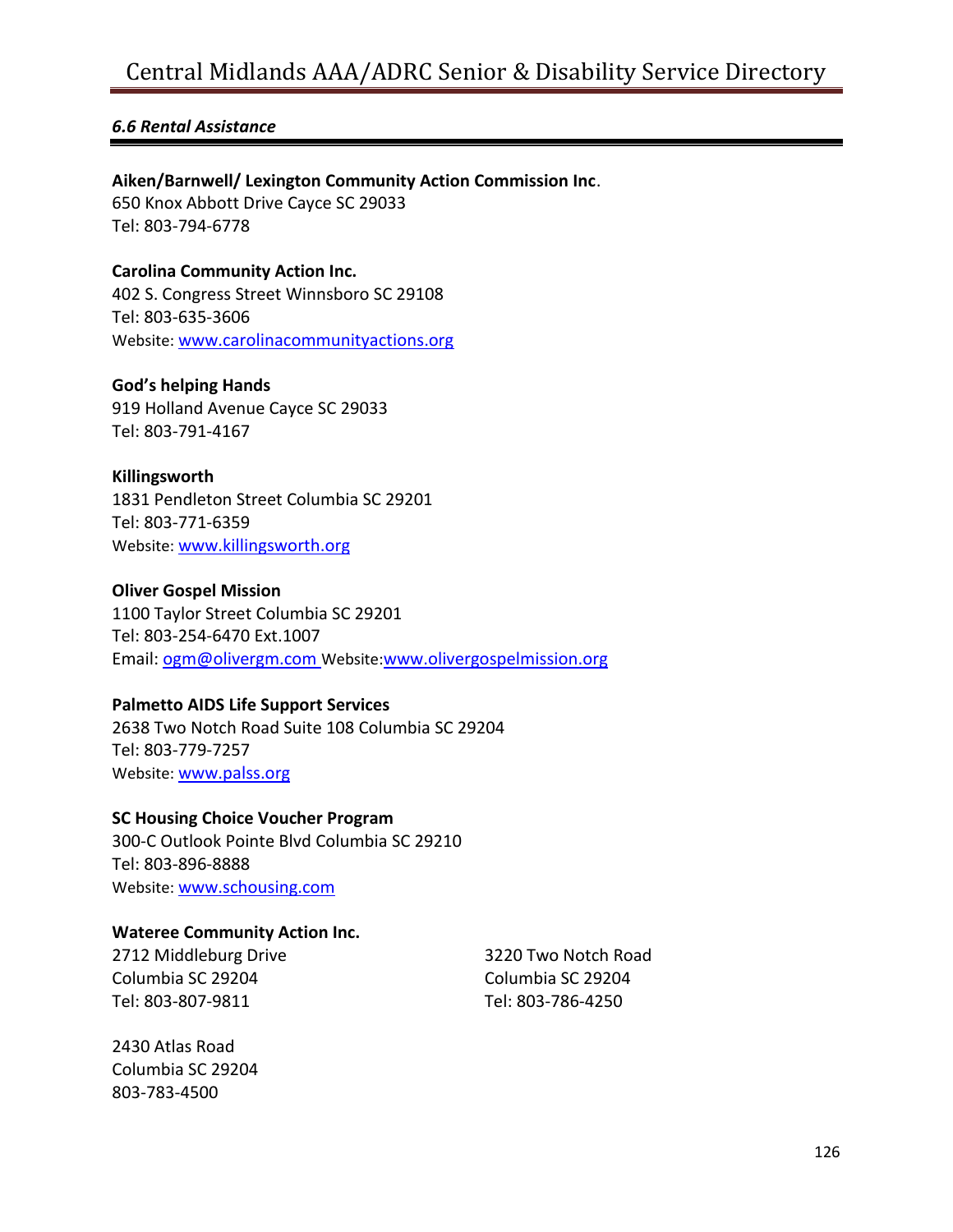# *6.7 Subsidized Housing*

**AHEPA Apartments – Pelham Drive**

451 Pelham Drive Columbia SC 29209 Tel: 803-695-1934 Website: [www.ahepa284.org](http://www.ahepa284.org/)

**Asbury Arms Apartments** 100 Ashbury Lane

West Columbia SC 29169 Tel: 803-794-8052

**Brookland-West Columbia Community & Housing Development Corporation** PO Box 2454 Columbia SC 29202

Tel: 803-796-8289 Email: [housing@brooklandhousing.org](mailto:housing@brooklandhousing.org)

**Carriage House Apartments**

110 Amsterdam Drive Columbia SC 29210 Tel: 803-772-9400 Email: [CarriageHouseColumbia@glickco.com](mailto:CarriageHouseColumbia@glickco.com) Website: [www.carriagehousecolumbia.com](http://www.carriagehousecolumbia.com/)

**Columbia Housing Authority**

1917 Harden Street Columbia SC 29204 Tel: 803-254-3886 Email: [cha@chasc.org](mailto:cha@chasc.org) Website: [www.chasc.org](http://www.chasc.org/)

**Drayton Village** 700 Center Street Newberry SC 29108 Tel: 803-321-6006 Email: [draytonvillage@nhenterprises.com](mailto:draytonvillage@nhenterprises.com) Website: [www.nhensterprises.com/apartments](http://www.nhensterprises.com/apartments)

**AHEPA Apartments – Jimmy Love Lane** 130 Jimmy Love Lane Columbia SC 29212

Tel: 803-695-1934 Website: [www.aphea284.org](http://www.aphea284.org/)

**Avalon Place Apartments** 1000 Atlas Road Columbia SC 29209 Tel: 803-783-1101

**Carolina Apartments** 3201 Meadowlark Drive Columbia SC 29204 Tel: 803-754-6200 Toll Free: 1-866-891-4173 Email: [carolinaapartments@sc.rr.com](mailto:carolinaapartments@sc.rr.com)

**Christopher Towers** 1805 Devine Street Columbia SC 29201 Tel: 803-799-5879 Toll Free: 1-866-625-1262 Email: [christophertower@bellsouth.net](mailto:christophertower@bellsouth.net)

**Community Assistance Provider (PAC)** 2800 North Main Street Columbia SC 29201 Tel: 803-771-0050 Email: [communityassist@bellsouth.net](mailto:communityassist@bellsouth.net)

**Ensor Forest** 4520 Monticello Road Columbia SC 29203 Tel: 803-765-9515 Email: [dlfinch@columbiasc.net](mailto:dlfinch@columbiasc.net)